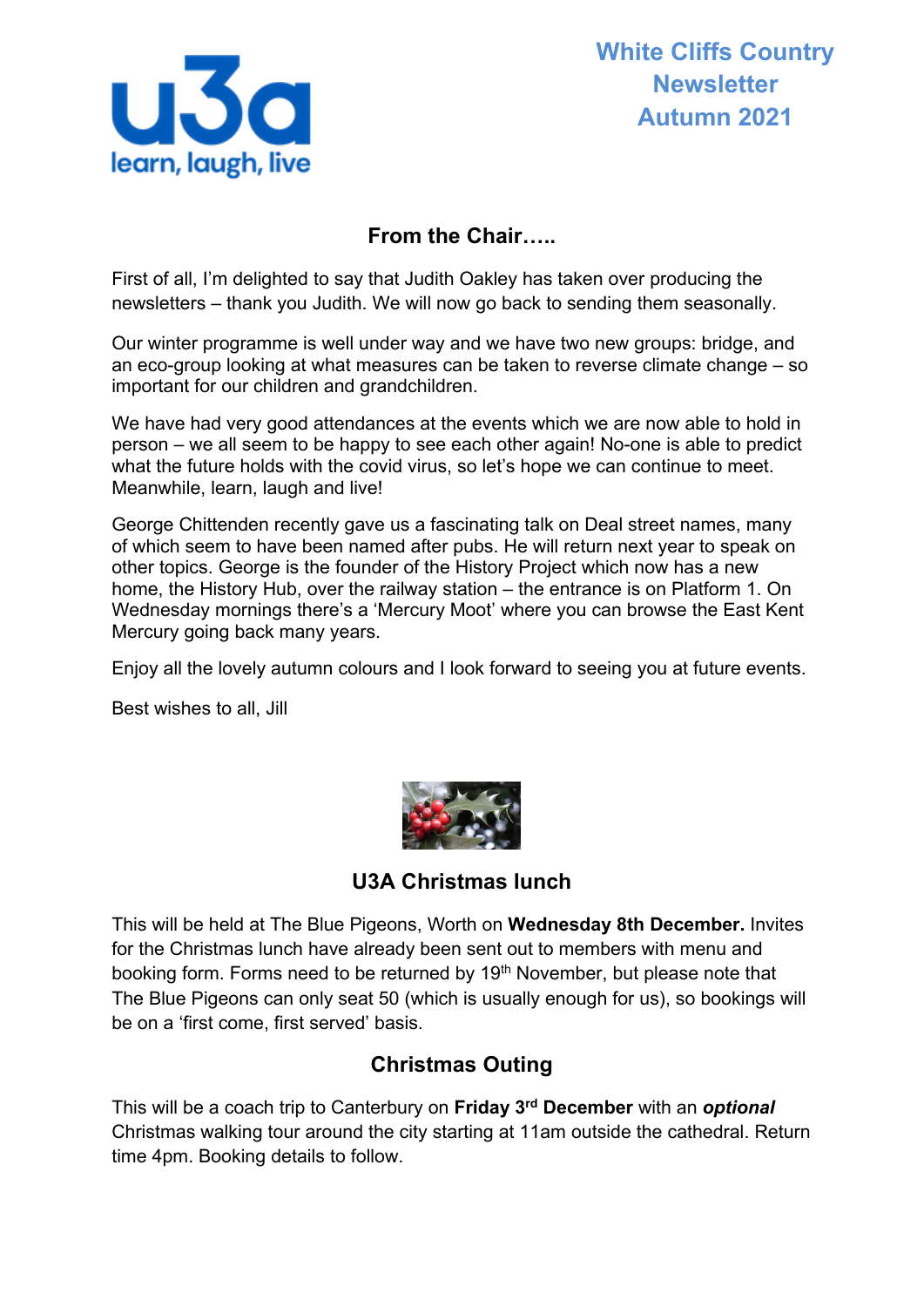# **U3A Trip to Hampton Court on Friday 17th September 2021**

# **Report by Chris Evans**

The coach journey was straight forward, and we were dropped off at a bus stop outside Hampton Court shortly after eleven. Our tour of the Palace was not scheduled until 2pm, so we had plenty of time to explore the gardens. The weather was perfect, sunny and warm. Most of us made a bee line for the Tiltyard Café for a fortifying coffee before setting off.

After picnicking on one of the many benches I found myself in the Kitchen Garden looking at the largest marrow I had ever seen in a recreated 17<sup>th</sup> Century hotbed. Green parakeets flitted about in the trees nearby.



There was a fierce willow sculpture of a dragon created by Katherine Miles, an artist based in Devon.

On the other side of the Palace, in the Privy Gardens, I was amazed to see people putting plastic flowers into the greenery of small potted trees. It was like something out of Alice in Wonderland. I expected the Red Queen to appear at any moment. We later learned there was to be a film shoot the

following week and this was part of the preparations.



Near to the Palace, on the edge of the magnificent Fountain Garden there was an ornate coach almost engulfed in luxuriant vegetation. Closer examination revealed it to be a "Baroque coach specially designed by Daniel Marot for William III".

As 2pm approached, we gathered at the West Gate to meet Sarah Slater, our guide. We started off visiting the Palace kitchens, one of

the first additions Henry VIII made to the Palace.

Sarah was a brilliant guide. She was full of quirky bits of information about the Palace and the people who lived there. In many ways Hampton Court was a showcase of Henry's wealth and power. Leading off the Great Hall was another room the more privileged could access, and then beyond this was a corridor in which the doorways you looked through down the corridor, were each a little lower than the one before, increasing the sense of distance. It was here the difficulty of getting an audience with King became apparent. The corridor passed through a series of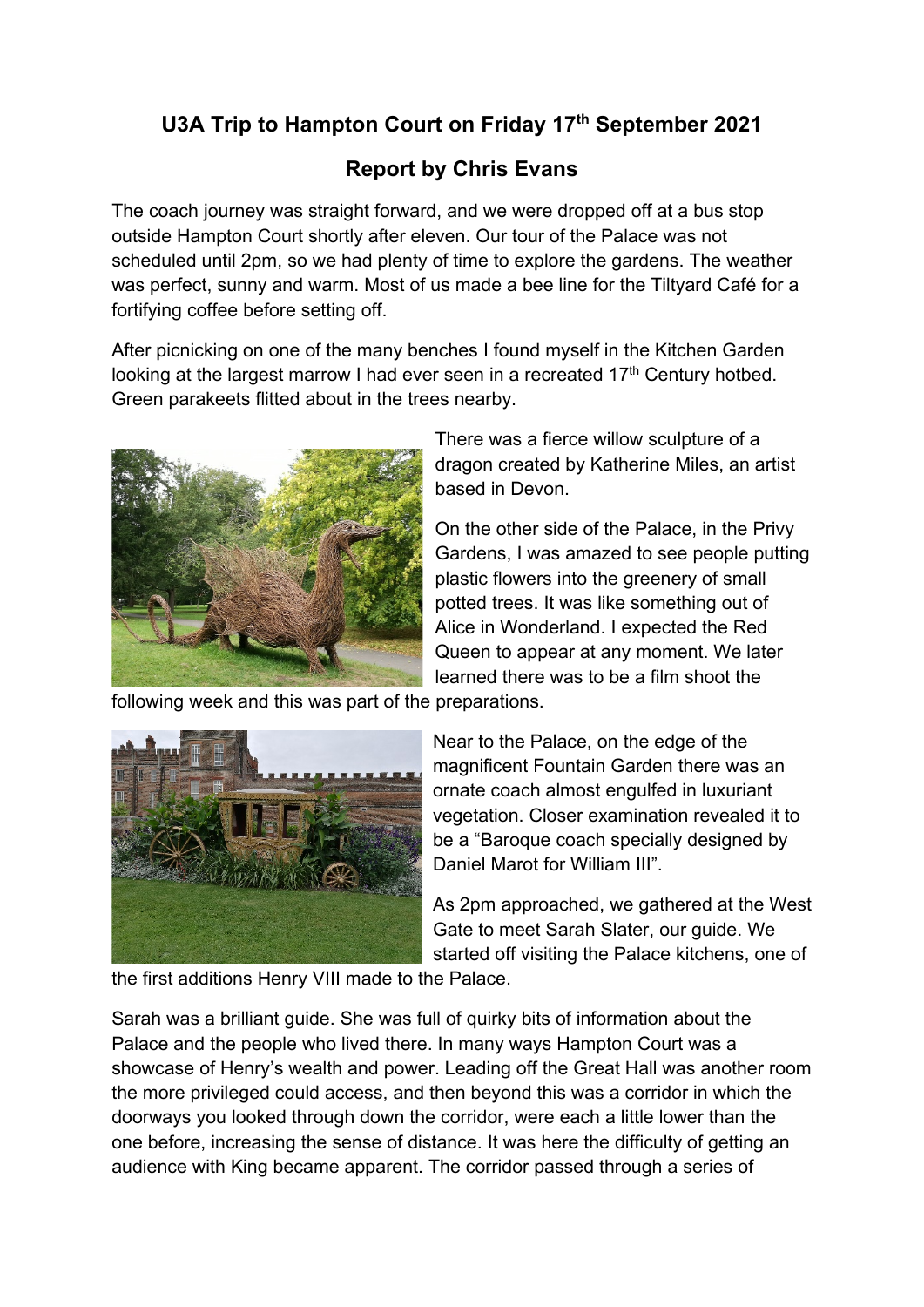bedrooms, several being used for meeting people with varying degrees of closeness to the King.

At the end of the corridor was actually a bedroom for sleeping in, and the King's office. Off to the side was King's Toilet with velvet lined seat. In contrast, the hoi polloi had a 28 seater "house of easement" down by the river. A little further on, we were led into the corridor where the ghost of Catherine Howard is supposed to roam.



Off the corridor was a room overlooking the Chapel Royal with a reproduction of Henry's crown. The original crown was melted down at the Tower of London in 1649 on the orders of Oliver Cromwell, following the abolition of the monarchy.

As we left the building we passed through Clock Court where the Astronomical Clock is incorporated in the tower over the gate.

The clock was installed in 1540 and still functions today. It is 15 feet in diameter with three separate copper dials revolving

at different speeds and displays the hour, month, and day. It also displays the 12 signs of the zodiac, and the phases of the Moon, The clock was used to calculate the tides, as the preferred means of transport to and from the Palace was by barge. From this information the journey time could be calculated. Departing around high water would speed instead of hinder. Also the state of the tide when reaching London Bridge was also critical.

After the tour we had time to visit the shop and perhaps get a last cup of tea, before gathering at the bus stop to await our coach home. The day was thoroughly enjoyed by all. Sarah was an excellent guide and we appreciated Ruth's organisation and shepherding on the day. We were also blessed by perfect weather.



*Many thanks to Chris Evans for his excellent account of the day*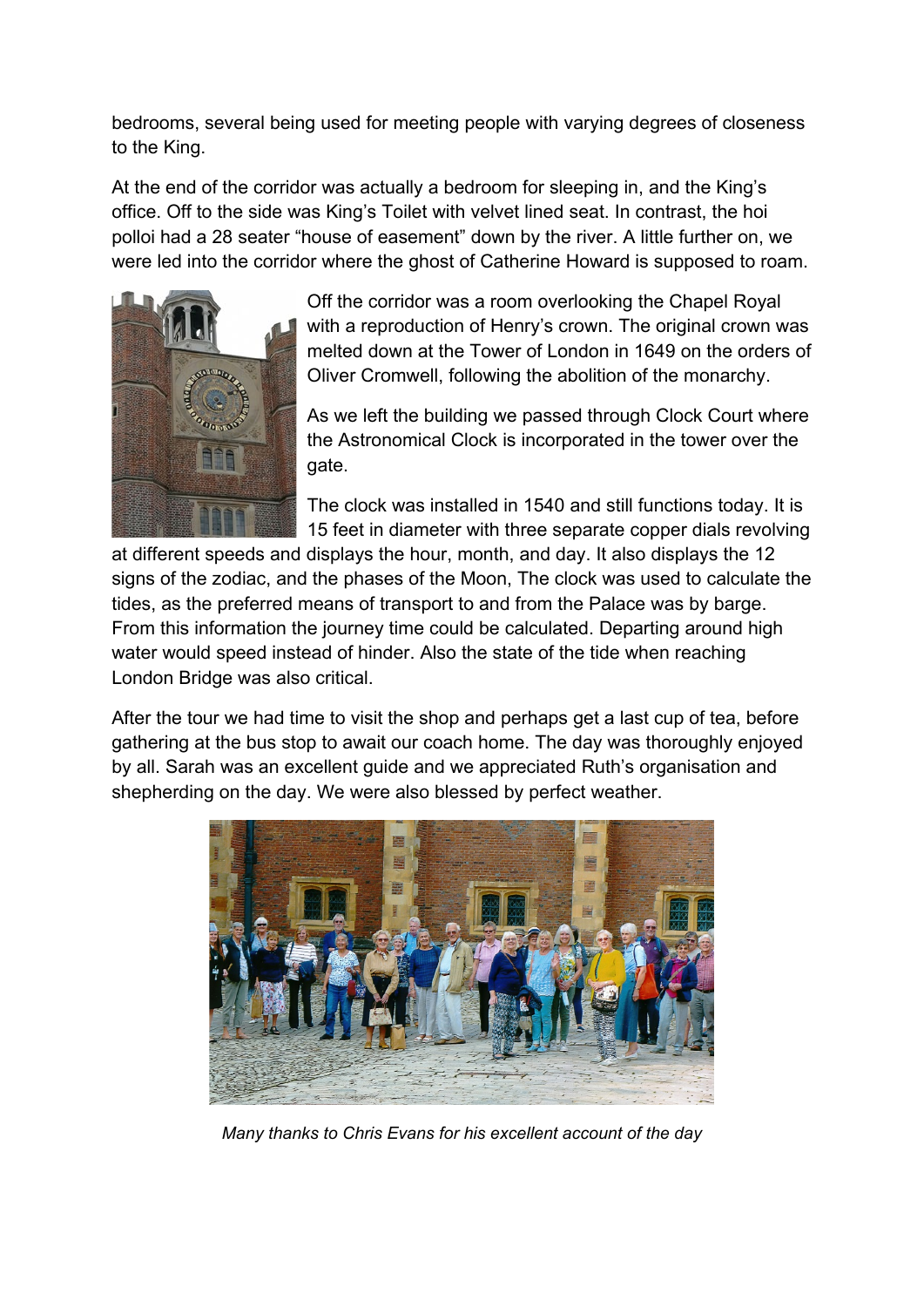# **Did you know…..?**



Next year is the 40<sup>th</sup> anniversary of the u3a. Nationally, the u3a plans to plant 5000 trees in celebration and you can help to contribute to the future of our environment by buying a tree today. There is also a national quilt competition (closing date 15<sup>th</sup>) November 2020). See the website for further details [www.u3a.org.uk](http://www.u3a.org.uk/)

However, here in the White Cliffs U3A we have decided to make squares to make our own anniversary quilt.

A number of members have joined in and we already have quite a few squares for the quilt. If anyone else would like to contribute, or would like more information, please contact Anne at: anne.matthews52@gmail.com or call her on 07914809016. The worked squares are 10" x 10" and can be embroidered, cross stitched, painted (on fabric), patchwork or quilted. Our theme is learn, laugh, live. We are hoping to get 40 squares if possible. Don't worry; we don't have the same deadline as the main competition!

### **From the U3A Ukulele Group**

On Thursday 21st October our group was asked to play at the Golf Road Centre at one of their social evenings. We pulled together a list of popular songs and had a really fun evening. The audience joined in with our songs and we all enjoyed ourselves. We were even asked for an encore! We didn't expect any money for the evening, but the audience made donations and I'm happy to say that £39.66 was raised for our annual charity which this year is the Walmer RNLI. Thanks to all the players especially Audrey who helps me with the music.

If anyone would like to join us we hold our sessions on Tuesdays between 1.30-3.30 at the Golf Road Centre.